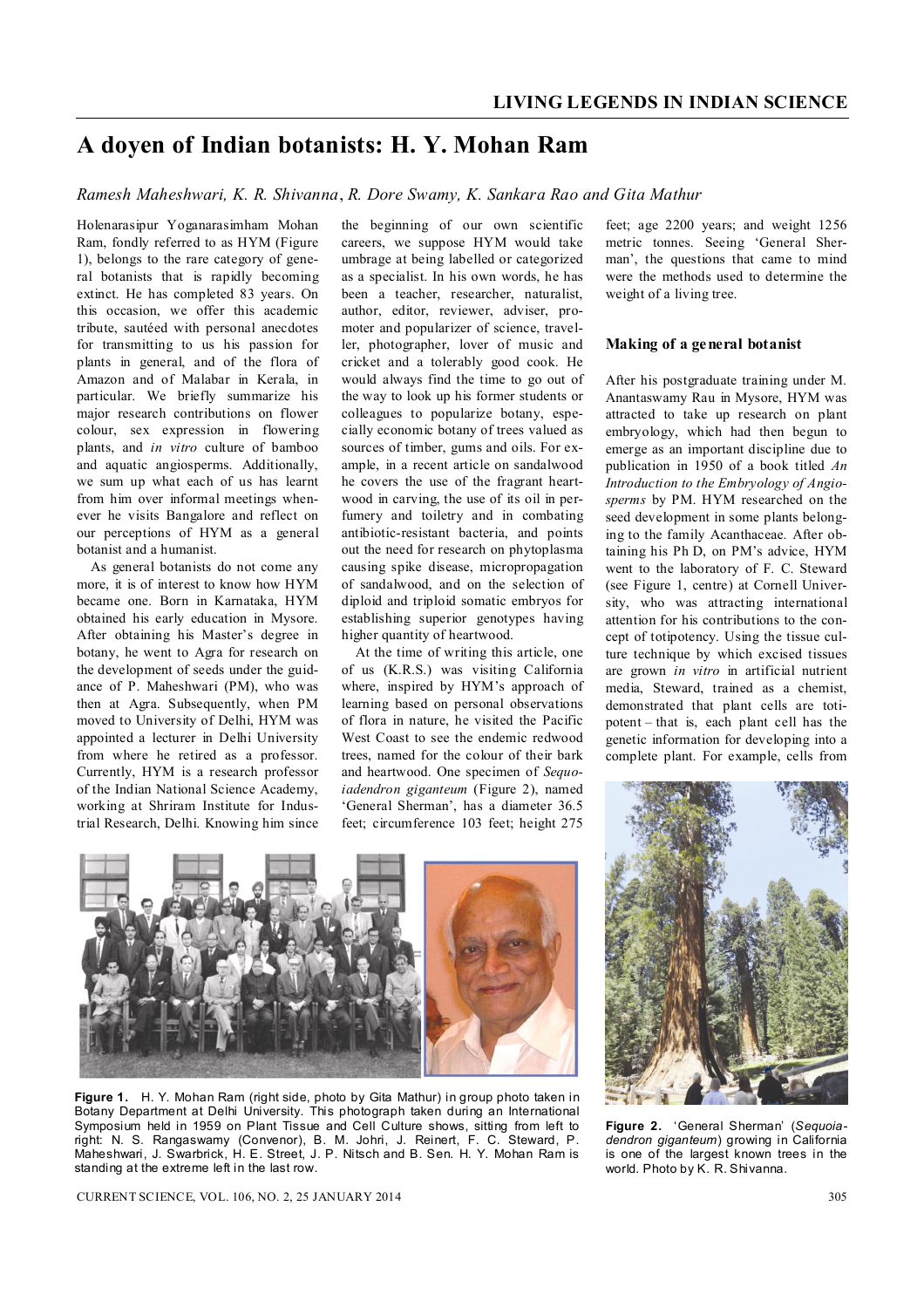the phloem tissue of carrot roots cultured in suitable sterile nutrient media differentiated into plantlets that could be transferred to soil and grown into complete plants, thereby demonstrating that each cell of the adult plant retains the genetic potential to regenerate an entire plant. HYM's exposure to tissue culture technology led him to initiate work in this field on his return to India. He guided his Ph D students to apply this technique to understand many aspects of plant growth development (Figure 3). With his training in systematic and experimental botany, his own curiosity and self-education through observations and enquiries, HYM established himself as an effective teacher and a researcher. Most importantly, his broad outlook on plants and his expertise in identifying them and pointing out their economic uses attracts both botanists and the laypersons. HYM has been a popular plant scientist; and is invited for giving lectures and as an expert in the selection and appointment of new cadres of staff and faculty in teaching and research institutions throughout India. From years of observations of plant diversity and their adaptation to habitats, he has become a natural authority, commanding the respect of people like only a few can. With his cool temperament and power of persuasion and the desire to help move the botanical research forward, HYM has been an automatic choice for presiding over national meetings, and in the process meeting people, and updating knowledge and expanding his influence on development of botanical science in India.

#### **Highlights of some contributions**

#### *Insectivorous plant*

An insect-feeding plant found floating in water bodies has fine thread-like leaves



**Figure 3.** Multiplication of banana by shoot tip culture. Photo by R. Dore Swamy.

and bladders with tiny hair-like projections at their opening. Commonly known as the bladderwort, its scientific name is *Utricularia*. The bladders trap tiny insects. As it generally grows in nitrogendeficient habitat, it was thought that this plant depends on insect-derived nitrogen for its growth. One of us (R.D.S.) took up this problem for Ph D. By raising seed-cultures of *U. inflexa* in a synthetic nutrient medium containing only an inorganic nitrogen source, it was demonstrated that *Utricularia* can utilize inorganic nitrogen for its growth. However, the *in vitro* grown plants flowered only when the cultures incubated under short day conditions (20 cycles of 16 h dark and 8 h light). This was the first report of *in vitro* culture of an insectivorous plant. We became impressed with plant organ and tissue culture technique for demonstrating the regenerative power of plants. The technique allows plant cells and tissues to be indefinitely maintained in culture by their successive transfers to fresh medium at regular intervals of time and to study their physiological requirements for growth and reproduction.

#### *Banana tissue culture*

In 1958, HYM received a Fulbright scholarship for advanced research in Steward's laboratory at Cornell University. Steward was interested in the biochemistry of the banana plant. Sponsored by a research grant from the United Fruit Company, while in Steward's laboratory, HYM initiated work on tissue culture of the banana varieties for studying the differences in their response to nutrient media containing different plant growth regulators. The experiments on banana involved culturing the white mass of cells or a triploid edible tissue or the pulp which presumably is the endosperm and deriving a mass of callus cells that could be regenerated into plantlets by incorporating plant growth regulators, such 2,4-dichlorophenoxyacetic acid or 2,4 trichlorophenoxyacetic, or the supplementation of nutrient growth medium with coconut water that contains a complex of compounds. However, these were ineffective. The important finding was that tissue from unripe fruits could be induced to callus but which failed to differentiate into plantlets. Tissue from ripe fruits did not respond. However, today banana plants are being cloned from the virus-free (bunchy top, bract mosaic, infectious chlorosis, streak) shoot tips through plant tissue culture and derived plantlets from meristem culture of the high-yielding varieties are mass propagated in the field (Figure 3). *In vitro* propagation of banana is the most successful commercial achievement in India.

#### *Sex expression in Cannabis*

*Cannabis sativa* (hemp or marijuana) is dioecious, comprising male and female plants, but sex becomes distinguishable only when the flowers are formed. The term 'marijuana' refers to its medicinal, recreational or spiritual use involving the smoking of its flowers. Reportedly male and female flower buds vary in hallucinogenic effect. Smoking leaves are used for relaxation, stress relief, and for an overall sense of calm and serenity for body pain relief and in the treatment of insomnia. As female plants contain about 5–10% or more delta 9-tetrahydrocannabinol (THC), it was of significance that one of HYM's students, V. S. Jaiswal, could convert the male plants into females by spray application of ethephon (2-chloroethanephosphonic acid), a growth regulator. Stopping the application of ethephon caused the plants to revert to their original sex. They hypothesized that in *Cannabis*, gibberellic acid (GA) and ethylene act as male and female hormones respectively, and that the expression of sex is controlled by a balance between their endogenous levels. Abscisic acid (ABA) is able to overcome the GAinduced male flower formation. Reportedly, male or female plant flower buds vary in hallucinogenic effect. Fertile female flowers were induced in male plants by ethephon (2-chloroethanephosphonic acid) and NIA 10637 (ethylhydrogen-l-propylphosphonate).

#### *Bamboo*

On the basis of flowering, the bamboos have been categorized under three broad groups: (i) those that flower annually or nearly so (*Indocalamus wightianus*, *Bambusa atra*, *Ochlandra sivagiriana*), (ii) those that flower sporadically or irregularly (*Chimonobambusa* sp., *Arundinaria falcata*, *Dendrocalamus giganteus*, *D. hamiltonii*, *D. longispathus*), and (iii) those that flower gregariously once in their life in a synchronized manner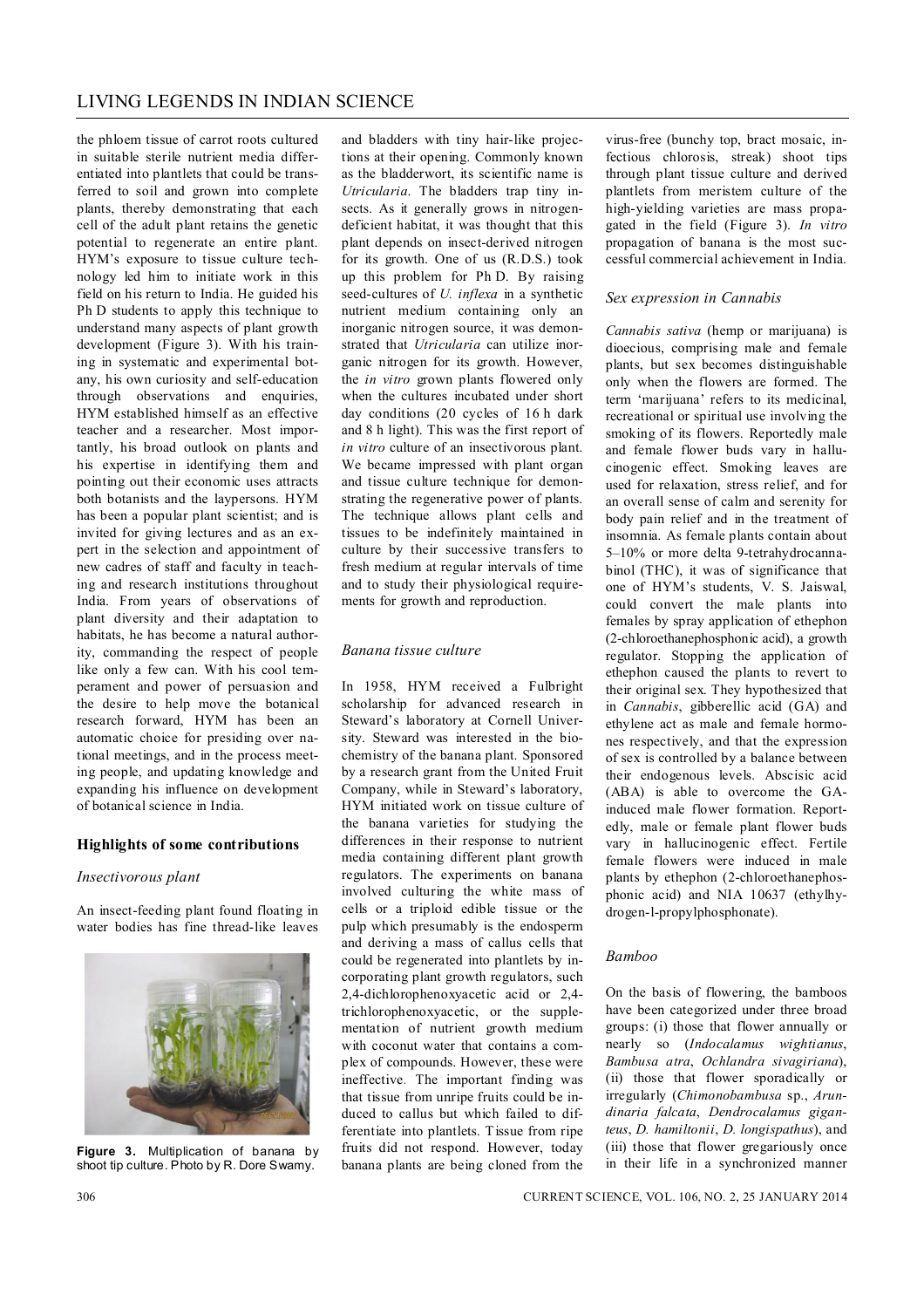LIVING LEGENDS IN INDIAN SCIENCE

producing enormous amount of seeds and then die (monocarpic) (*Bambusa bambos*, *B. polymorpha*, *B. tuldatundra*, *Ochlandra travencorica*, *Dendrocalamus strictus*). The interval between flowering seasons of a species is highly variable. For example, *Phyllostachys bambusoides* takes 120 years to flower. A majority of bamboos belong to the third category. We know very little about how timing of flowering is programmed into a given species of bamboo. With the availability of large amount of nutritious seeds available in the flowering year, there is rise in the populations of squirrels, birds and rodents. After consuming the bonanza of bamboo seeds, the populations of rats turn to the standing crops and cause severe devastation, resulting in famine. In India, Mizoram has often experienced mass seeding of bamboos and resultant famines. Tribal lore and forest records indicate a regular flowering cycle of about 48 years for *Bambusa tulda* and *Melocanna baccifera* in Mizoram. Flowering of *M. baccifera* causes a famine called 'mautam' and that of *B. tulda* 

brings about 'thingtam' famine. Conventional propagation of bamboos involves propagules such as rhizomes, suckers and culm cuttings. Because a large number of plants can be raised with minimum effort, propagation by seed is the most convenient method; but seeds are not available regularly. As tissue culture technology offers special advantages for bamboo propagation, HYM's group made the first successful report on somatic embryogenesis and plantlet regeneration from the seed cultures of *B. bambos* and *D. strictus* via a callus. Reproducible procedures for rhizome initiation and acclimation to potted conditions were developed. Over 10,000 plantlets raised by tissue culture have been introduced in various parts of India.

#### *Post-pollination changes in flower colour*

The newly opened flowers of *Lantana camara* are rich in  $\beta$ -carotene and are yellow-coloured. One of HYM's stu-



**Figure 4.** Colour change in flowers of *Lantana camara* following pollination. Flower development was divided into six stages. The data was statistically analysed and is graphically depicted. Photo by Gita Mathur.

CURRENT SCIENCE, VOL. 106, NO. 2, 25 JANUARY 2014 307

dents, Gita Mathur (GM) noted that their colour changes to orange, scarlet and magenta as the flowers age (Figure  $4$ )<sup>1</sup>. By suspending coloured sticking screens on lantana bushes, GM and HYM showed that thrips were attracted only to yellow colour. A methanol extract of *Lantana* pollen was also able to simulate the effect of pollination, suggesting the involvement of a pollen factor<sup>2</sup>. The post-pollination shift in petal colouration is caused by the masking of carotenoids by differential amounts of anthocyanin. GM and HYM proposed that colour changes may play a role in conserving pollinator energy and on the production of nectar by the flowers.

## *Flora of Karnataka*

HYM often spoke of India's rich floral wealth, its diversity and discussed critical issues related to conservation. He is also appreciative of any work on information building on India's flora. One of us (K.S.R.) is developing a database of about 4000 angiosperms and ferns from Karnataka based on the voucher specimens in the Herbarium JCB at the Centre for Ecological Sciences (CES), Indian Institute of Science, Bangalore to generate a readily accessible information system to help evolve strategies of effective conservation and sustainable utilization of plant resources in the state. Herbarium JCB was built by Cecil J. Saldanha and subsequently transferred to CES. It houses about 14,500 specimens belonging to more than 4000 species of angiosperms, ferns and lichens. The duplicates have been deposited with herbaria of Royal Botanic Gardens at Kew, England and the Smithsonian Institution, Washington DC, USA. The taxonomic data presented on each species in the database include information presented on the herbarium specimen label, namely species name, author citation, sub-species if any, variety if any, family, subfamily, collection number, location, date of collection, habitat and the collector's name. Scanned herbarium specimens and the image gallery ('synthetic flora') allow quick identification of species. Areas stripped-off their native plants can be restored by transplantation. The database could be a metric of the rate of loss of the species likely to go extinct. Figure 5 shows a scanned image of herbarium specimen of *Bruguiera gymnorrhiza* of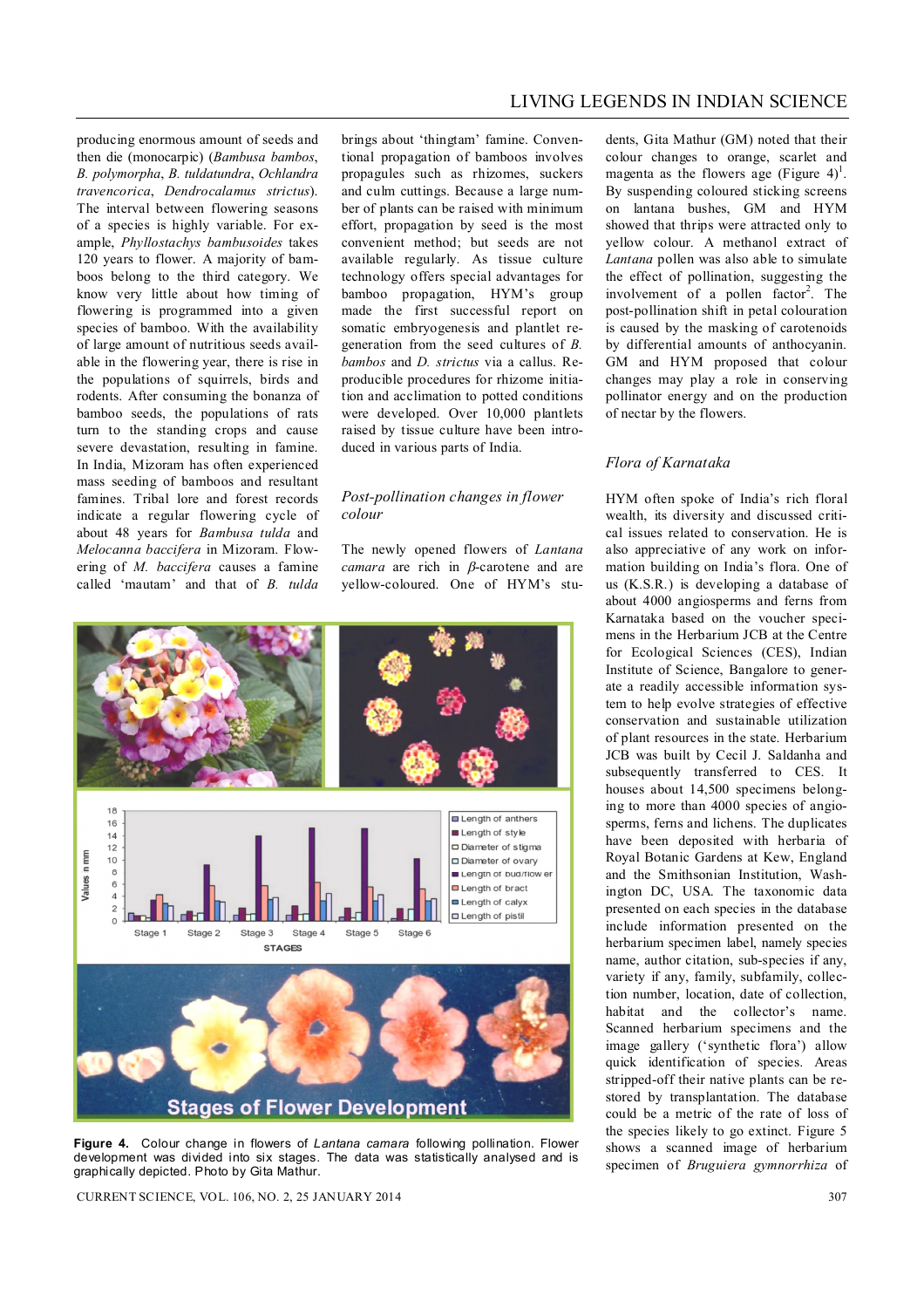Rhizophoraceae endemic to Karnataka. The flowers are solitary, axillary and pink in colour. The seed germinates while the fruit is still attached to the tree (vivipary).

## *Biology of Podostemaceae*

The family Podostemaceae (riverweed family) is little studied. The aquatic plants are found in flowing waters adhering to rocks, although the mechanism of their adhesion in the water remains unknown. Three of HYM's Ph D students showed that adult plants are quite unlike the flowering plants, lacking clearly defined roots and stems with a thalloid plant body resembling an alga, lichen or a liverwort. Nonetheless, they are flowering plants (angiosperms) that form seeds. The plant body has been interpreted as root, stem or a combined shoot (leaf–stem) structure. This confusion has mainly arisen due to difficulty in studying the development of the seedling. HYM's group at the University of



**Figure 5.** An image of a herbarium specimen of *Bruguiera gymnorrhiza* (L.) Lam of Rhizophoraceae. It is a smallsized tree with tough leaves, stilt roots and endemic to Karnataka. The flowers are solitary, axillary and pink in colour. The seeds germinate while the fruits are still attached to the tree (viviparous germination). Based on some 4000 scanned images, database of the Flora of Karnataka is being developed. Photo by K. Sankara Rao.

Delhi developed an *in vitro* technique to germinate the seeds of Podostemaceae in liquid medium, enabling a detailed histological study of the origin and development of the thallus and induction of flowering. They have also carried out field and laboratory studies to understand the structure of the thallus, floral biology, mechanism of pollination and seed production. In *Indotristicha ramosissima* (Tristichoideae), an ephemeral primary shoot axis is formed apically between the cotyledons. No tap root is formed, but two or three adventitious roots develop at the radicular pole, which become compressed and grow horizontally, adhering to the stones and form flowers and fruits on vertical shoots (Figure 6), which dehisce to liberate tiny seeds. The seeds lie on rocks until the next monsoon and germinate with the first showers. HYM's students have outlined the biological challenges that the Podostemaceae offer and hope that plant scientists would use them as experimental systems.

# *A feel for classical botany*

We wish to touch upon an inspiring typical botanical excursion during the undergraduate years of one of us (R.M.) conducted jointly by HYM and N. S. Rangaswamy (NSR). It was an excursion to Pachmarhi (Madhya Pradesh). Dusk had befallen and several plant specimens that we had collected and saved in a vasculum during our trekking remained to be identified. With the *Floras* and a dissecting microscope unpacked, and all of us holding flashlights for additional illumination, HYM and NSR began dissecting the flowers from the specimens and identifying them based on floral characteristics. The work continued until late night, unmindful of the dinner. Our treasure trove contained *Psilotum* (Figure 7) – a plant spotted between moist rocks. *Psilotum* is regarded as a primitive plant: it has dichotomous green branches, but lacks leaves, roots, flowers, fruits and seeds. The branches bear sporangia at their tips, and the plant reproduces by spores formed in the sporangia. *Psilotum* is reported to form a relationship with a fungus known as mycorrhiza in its environment. The fungal hyphae ramify in the environment, and absorb and transfer the mineral nutrients to the plant. Both *Psilotum* and the mycorrhiza survive in severe nutrient-limited conditions. We remember this excursion in particular as NSR, who has a knack for naming, dubbed the excursion as the 'Fresh and the best' after the name of the lodge where we were put up for the night. In this excursion it was firmly driven home that making keen observations in nature not only sharpens one's eyes to catch minute details, but also imparts intellectual thrill.

An example of HYM's feel and concern for plants and for classical botany is reflected in his writings. Until recently, when during one of his visits to Kerala he met K. S. Manilal<sup>3</sup>, HYM was not aware of his work. Devoting over 35 years of intense labour, Manilal has translated the entire text of *Hortus malabaricus* (*Malabar Garden*) running into 12 volumes – the most comprehensive printed work on plants of the Malabar coast that stretches about 900 km in length and varying from 74 to 200 km in width from Goa to Kanyakumari and published between 1678 and 1693 in Malyalam on palm leaf by Itty Achuden, a priest–physician. HYM writes, by translating and interpreting this valuable document in English, Manilal has contributed significantly towards the safeguarding of our natural plant wealth and



**Figure 6.** *Zeylanidium lichenoides*, a Podostemaceae growing on a rock in Kerala. Photo courtesy of Rajesh Tandon.